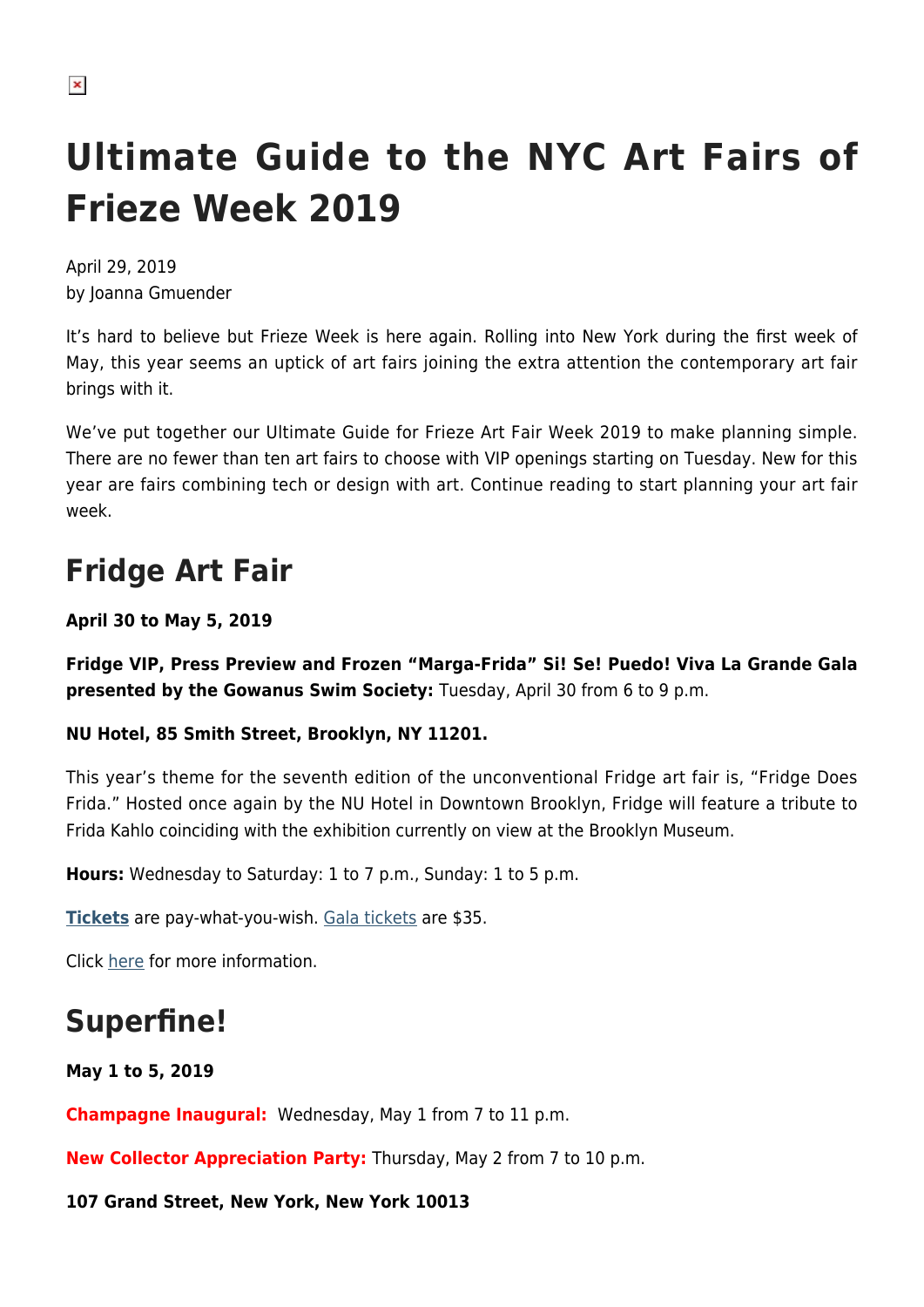Superfine! returns to Frieze Wee in a new SOHO destination. This diverse art fair features 10 art galleries, 44 artists, solo projects, and collectives set in NYC and from around the globe. Superfine! places an emphasis on emerging artists with price points for every budget in a fair that aims to close the gap between the art-appreciating public and the art collecting one through the discovering of emerging and independent artists. Go ahead, take a look. It will be fun.

**Hours:** Thursday to Friday 2 to 6 p.m. Saturday 12 to 10 p.m. Sunday 12 to 8 p.m.

**[Tickets:](https://www.eventbrite.com/e/superfine-art-fair-nyc-2019-tickets-57843242696)** One day \$12 | Superfine! + Moniker dual day pass \$25. Champagne Inaugural \$50. New Collector Appreciation Party \$35. Total Freedom (pass for all of the above) \$65.

Click [here](https://superfine.world/new-york-city) for more information.

#### $\pmb{\times}$

.

.

.

Superfine! during Twilight Vernissage, 2018. Photo: James Miille. Courtesy of Superfine!

### **Moniker Art Fair**

**May 1 to 5, 2019**

**Collector Day Program:** Wednesday, May 1st from 3 to 7 p.m.

**Collector Celebration:** Wednesday May 1st from 7 to 10 p.m.

**Opening Day:** Thursday, May 2nd from 1 to 5 p.m.

**Opening Celebration**: Thursday, May 2nd from 5 to 9:30 p.m.

#### **718 Broadway, New York, New York 1003**

Moniker Art Fair presents its second New York edition, hosting 30 international exhibitors with booths that feature emerging and established urban and contemporary artists from across the world.

**Hours:** Friday 1 to 10 p.m. | Saturday 12 to 8 p.m. | Sunday 11 a.m. to 6 p.m.

**[Tickets:](https://www.eventbrite.co.uk/e/moniker-international-art-fair-tickets-56183697953?aff=ebapi)** One day (Friday-Sunday) \$15 | Superfine! + Moniker dual day pass \$25. Multi-day pass (Friday – Sunday) \$28. The Collectors Previews \$75 | Public Preview (Thursday Entry) \$25.

Click [here](http://www.monikerartfair.com) for more information.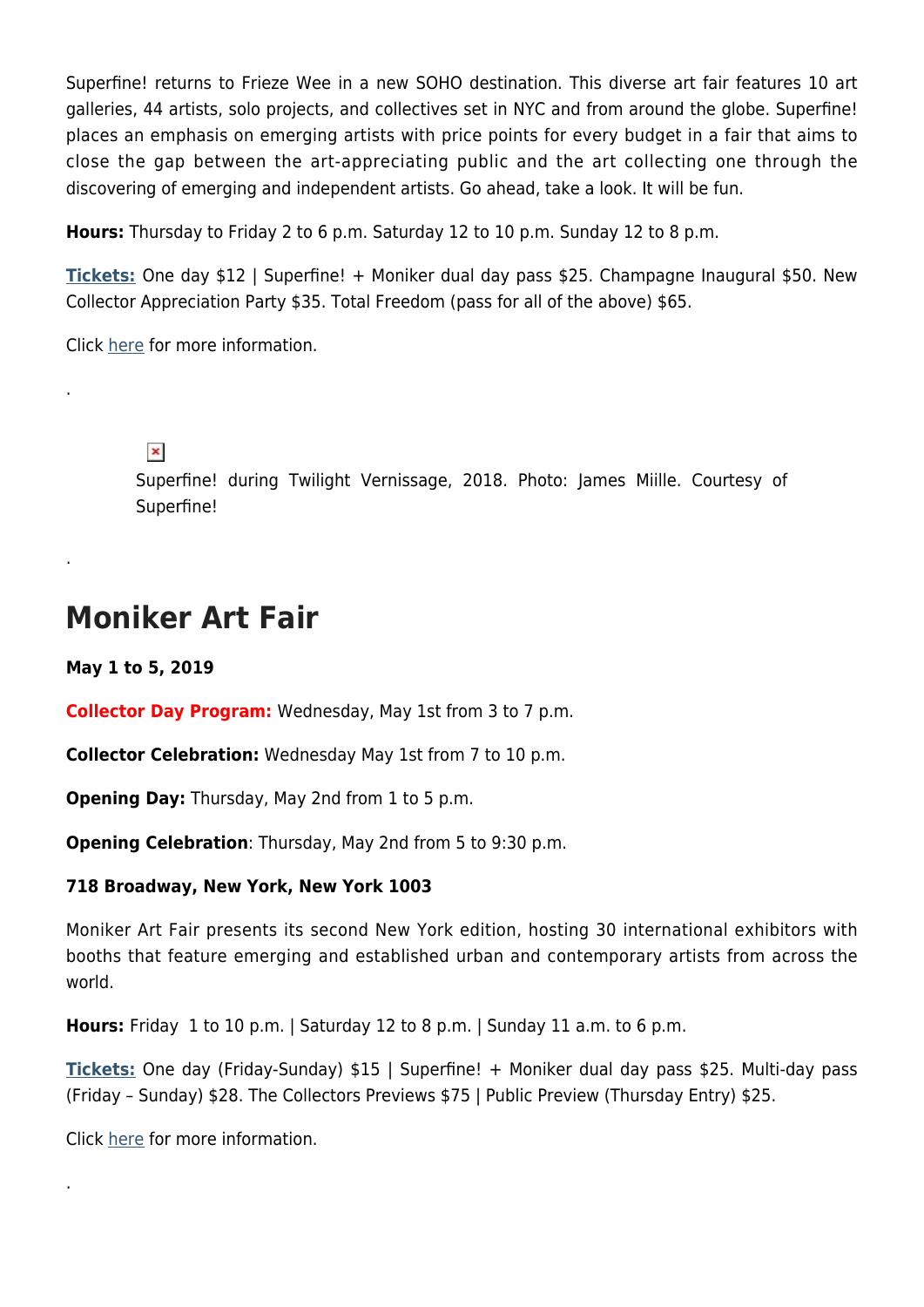$\pmb{\times}$ 

Egle Zvirblyte and Jose Miguel Mendez installation. Moniker NYC 2018. Courtesy of Moniker Art Fair.

### **Art New York**

**May 2 to 5, 2019**

.

.

.

**VIP Preview (Invitation Only):** Thursday, May 2 from 2 to 5 p.m.

#### **Pier 94, 12th Avenue at 55th Street, New York, NY 10019**

Art New York presents its fifth edition featuring art from the contemporary, modern, post-war and pop eras featuring paintings, photography, prints, drawings, design and sculpture. The 2019 edition will see over 70 international contemporary and modern galleries from 55 cities in 18 countries.

**Hours:** Thursday 5 to 8 p.m. | Friday to Saturday: 12 to 8 p.m | Sunday 12 to 6 p.m.

**[Tickets:](https://www.universe.com/events/art-new-york-2019-at-pier-94-tickets-new-york-PQDJX7)** One Day \$25 | Multi-day \$55. Students, seniors, and groups of 10 or more are \$15. Children 12 and under are free. VIP Ticket \$200 (unlimited admission to all public fair days and the VIP Lounge). Art New York will offer all Frieze and TEFAF NY VIP cardholders complimentary admittance.

Click [here](http://www.artnyfair.com) for more information.

 $\pmb{\times}$ Art New York, 2018. Courtesy of Art New York.

## **Frieze New York**

**May 2 to 5, 2019**

**Invitation-only Preview:** Wednesday, May 1 until 7 p.m.

**Preview:** Thursday, May 2 from 11 .a.m to 7 p.m.

**Private View:** Thursday, May 2 from 4 to 8 p.m.

#### **20 Randall's Island, New York, NY 10035**

Set on Randall Island overlooking the East River, Frieze New York has a focus on contemporary art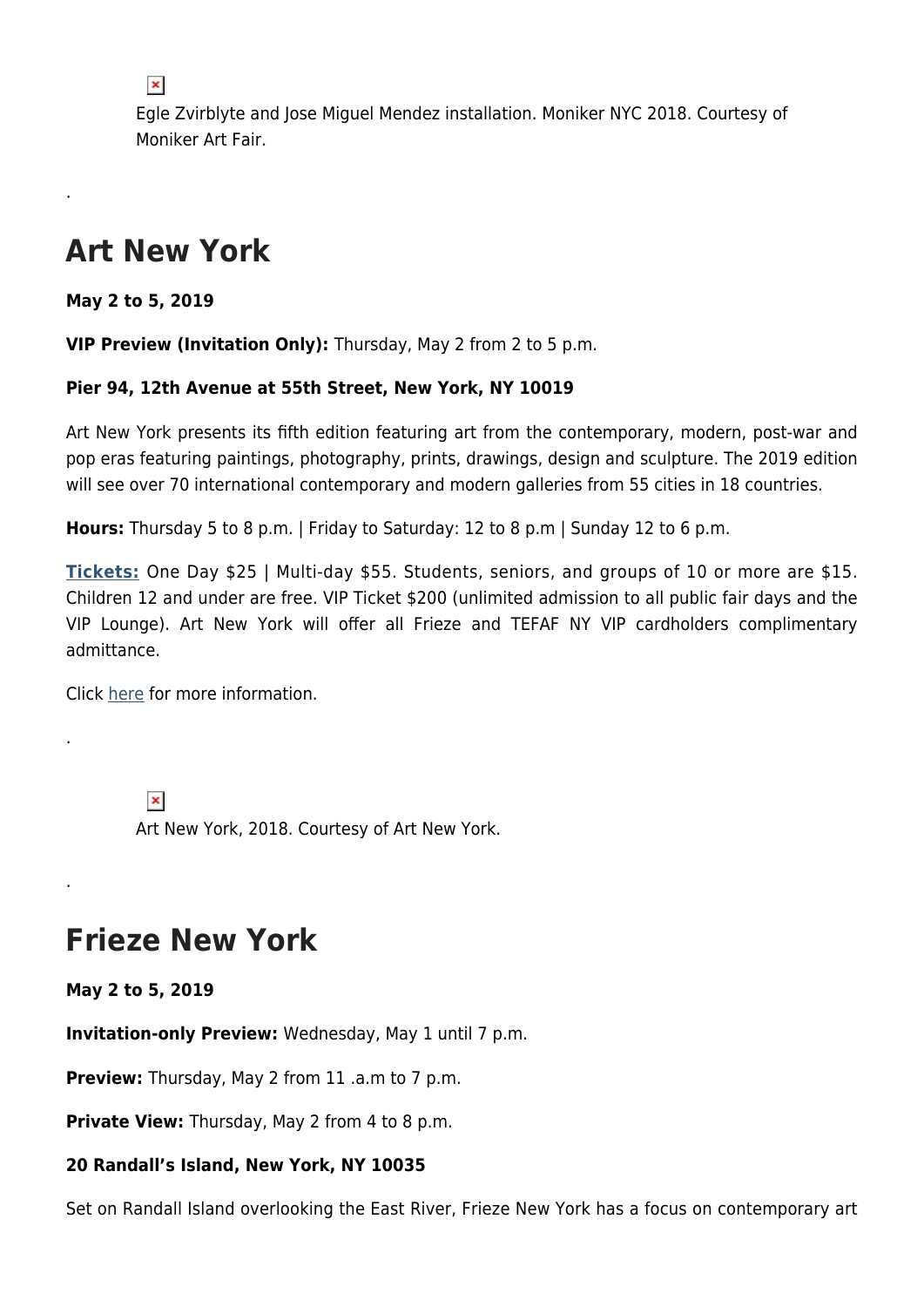from living artists presented by dynamic galleries set around the world. Expect aisles of art plus plenty of programs of including projects, talks and education. Frieze is also launching a new public outdoor display featuring art from 14 international artists. It is free and open from April 25 to June 28, 2019.

**Hours:** Friday: 11 a.m. to 7 p.m., Saturday to Sunday: 11 a.m. to 6 p.m.

**[Tickets:](https://friezeny.seetickets.com/tour/frieze-new-york)** One day + round-trip Ferry Service \$85.50 | One Day Only \$57. Preview 11 a.m. to 7 p.m. + Fashion Summit (tote bag, round-trip ferry service and Frieze Academy Art & Fashion Summit) \$306.40 | Preview Premium 11 a.m to 7.pm. (tote bag, round-trip ferry service, group tour of the fair) \$215 | Preview 11 a.m to 7.pm. (tote bag and round trip ferry service) \$145 | Private (4 to 7 p.m. preview and round-trip ferry service) \$64.50. Student and Youths \$29.05 | Children under 12 \$5.40.

Click [here](https://frieze.com/) for more information.

 $\pmb{\times}$ 

.

.

Frieze New York, 2018. Photo: Mark Blower. Courtesy of photographer and Frieze.

### **The Other Art Fair**

**May 2 to 5, 2019**

**Private View:** Thursday, May 2 from 6 to 10 p.m.

#### **Brooklyn Expo Center, 72 Noble St, Brooklyn, NY 11222**

Presented by Saatchi Art, The Other Art Fair presents 130 independent and emerging artists at Greenpoint's Brooklyn Expo Center.

**Hours:** Friday: 3 to 10 p.m. | Saturday: 12 to 9 p.m. | Sunday: 11 a.m. to 6 p.m.

**[Tickets:](https://www.eventbrite.com/e/the-other-art-fair-brooklyn-tickets-54751076945)** One day\$15, \$13.50 for students and seniors. Private view \$30.

Click [here](http://www.nyc.theotherartfair.com) for more information.

### **TEFAF New York Spring**

**May 3 to 7, 2019**

**VIP Preview:** Thursday, May 2 from 1 to 8 p.m.

**Park Avenue Armory, 643 Park Ave, New York, NY 10065.**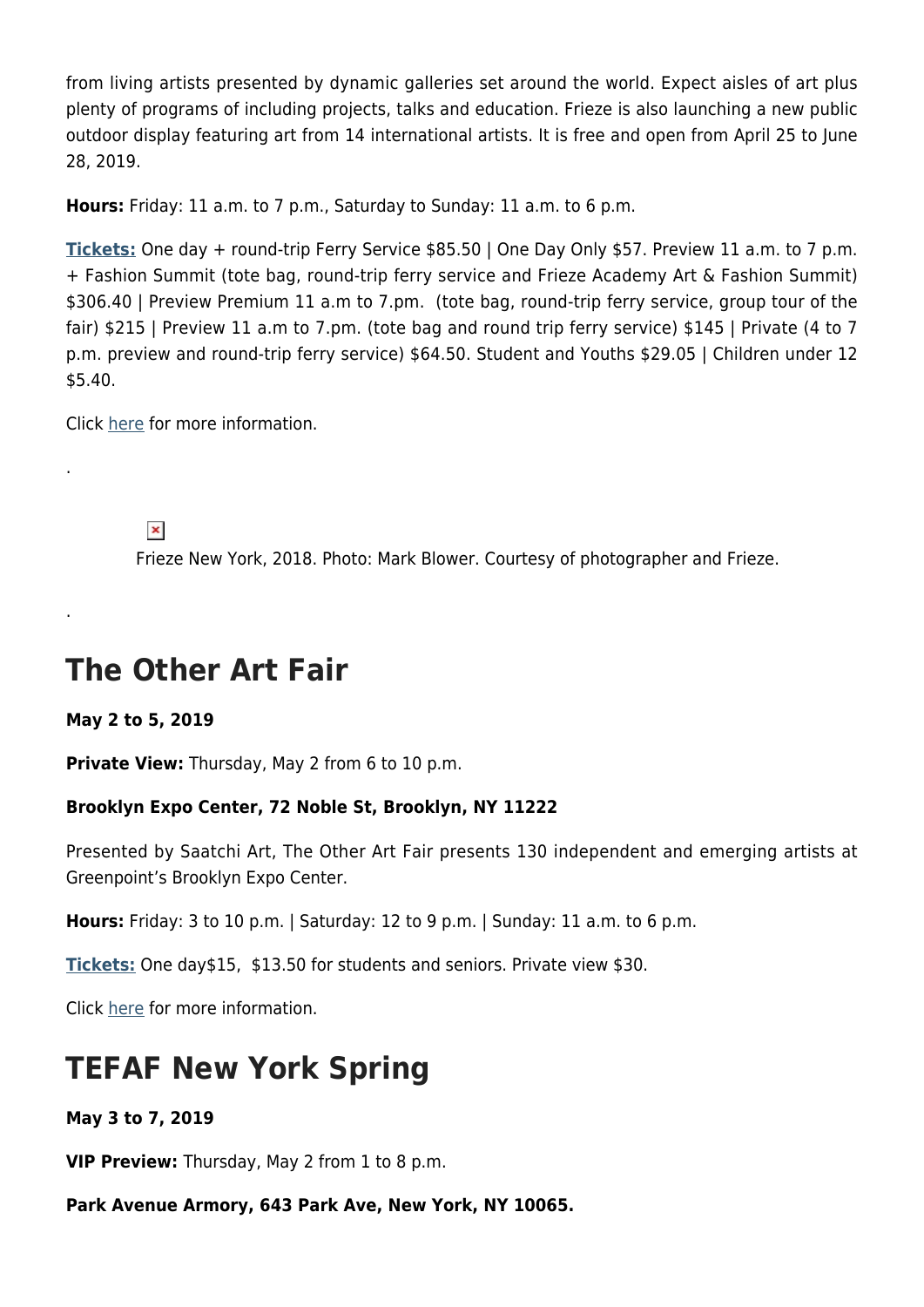TEFAF New York Spring has a focus on modern and contemporary art and design.

**Hours:** Friday to Saturday 12 to 8 p.m. | Sunday 12 to 6 p.m. | Monday: 12 to 8 p.m. | Tuesday: 12 to 6 p.m. VIP hours will be held May 3 to 7 from 11 a.m. to 12 p.m. each day.

**[Tickets:](https://www.eventpartners7.nl/tefaf-ny/Registration/event/tickets)** One day \$55 | Multi-day \$75. Single day student ticket \$25. Children under 12 are free.

Click [here](http://www.tefaf.com) for more information.

 $\pmb{\times}$ 

.

.

.

.

Gmurzynska, Stand 18 at TEFAF New York Spring, 2018. Photo: Mark Niedermann. Courtesy of TEFAF.

# **1-54 Contemporary African Art Fair**

**May 3 to 5, 2019**

**Preview (Invitation Only):** Thursday, May 3 from 9 a.m. to 6 p.m.

#### **Industria, 775 Washington Street, New York, New York 10014**

1-54 Contemporary African Art Fair returns for their fifth New York edition. The title of the fair references the fifty-four countries that constitute the African continent – the fair strives to be a platform to represent multiplicity and showcase the diversity of contemporary African art and cultural production on an international stage.

**Hours:** Friday to Saturday: 11 a.m. to 8 p.m. | Sunday: 11 a.m. to 6 p.m.

**[Tickets:](https://www.eventbrite.co.uk/e/1-54-new-york-2019-tickets-58664301505)** One Day: \$20. Concession (student, senior and veteran) \$10.

Click [here](http://www.1-54.com) for more information.

 $\pmb{\times}$ 

Ugochukwu Smooth Nzewi in conversation with Sadie Barnette and Odili Donald Odita at 1-54 New York 2017 © Katrina Sorrentino. Courtesy of 1-54.